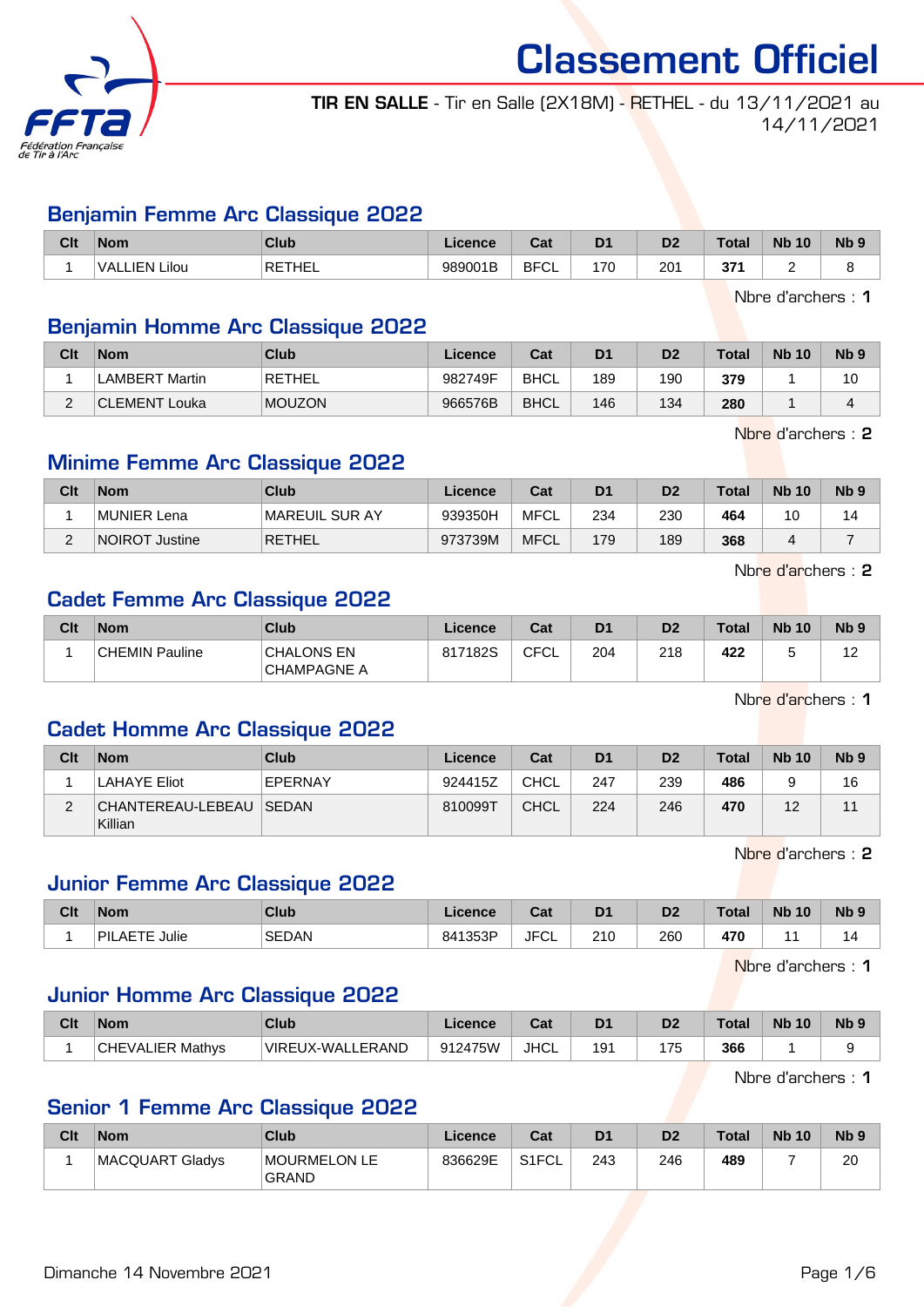

TIR EN SALLE - Tir en Salle (2X18M) - RETHEL - du 13/11/2021 au 14/11/2021

# Senior 1 Femme Arc Classique 2022 (Suite)

| Clt | <b>Nom</b>               | Club                                    | Licence | Cat                | D <sub>1</sub> | D <sub>2</sub> | Total | <b>Nb 10</b> | Nb <sub>9</sub> |
|-----|--------------------------|-----------------------------------------|---------|--------------------|----------------|----------------|-------|--------------|-----------------|
| 2   | <b>BIGORGNE Amandine</b> | <b>SUIPPES</b>                          | 796163V | S <sub>1</sub> FCL | 213            | 222            | 435   | 11           | 16              |
| 3   | <b>DEBAN Perrine</b>     | <b>CHARLEVILLE</b><br><b>MEZIERES</b>   | 846725D | S <sub>1</sub> FCL | 204            | 210            | 414   | 3            | 9               |
| 4   | <b>VOISELLE Ludivine</b> | <b>MOURMELON LE</b><br><b>GRAND</b>     | 994513T | S <sub>1</sub> FCL | 195            | 173            | 368   | 3            | 8               |
| 5   | <b>JENNY Amandine</b>    | <b>CHALONS EN</b><br><b>CHAMPAGNE A</b> | 800189W | S <sub>1</sub> FCL | 175            | 168            | 343   | 5            | 8               |

Nbre d'archers : 5

# Senior 1 Homme Arc Classique 2022

| Clt | <b>Nom</b>                | Club                                  | Licence | Cat                | D <sub>1</sub> | D <sub>2</sub> | Total | <b>Nb 10</b> | N <sub>b</sub> <sub>9</sub> |
|-----|---------------------------|---------------------------------------|---------|--------------------|----------------|----------------|-------|--------------|-----------------------------|
|     | <b>GUILLAUMET Vincent</b> | <b>MOURMELON LE</b><br><b>GRAND</b>   | 405527R | S <sub>1</sub> HCL | 283            | 280            | 563   | 30           | 26                          |
| 2   | <b>TRONQUOY Julien</b>    | <b>CHARLEVILLE</b><br><b>MEZIERES</b> | 640692E | S <sub>1</sub> HCL | 257            | 262            | 519   | 23           | 20                          |
| 3   | TILMAN Nicolas            | <b>RETHEL</b>                         | 699899K | S <sub>1</sub> HCL | 253            | 255            | 508   | 12           | 19                          |
| 4   | <b>VOISELLE Sullivan</b>  | <b>MOURMELON LE</b><br><b>GRAND</b>   | 994512S | S <sub>1</sub> HCL | 228            | 251            | 479   | 10           | 12                          |

Nbre d'archers : 4

# Senior 2 Femme Arc Classique 2022

| Clt | <b>Nom</b>               | Club                                    | <b>Licence</b> | Cat                | D <sub>1</sub> | D <sub>2</sub> | Total | <b>Nb 10</b>  | Nb <sub>9</sub> |
|-----|--------------------------|-----------------------------------------|----------------|--------------------|----------------|----------------|-------|---------------|-----------------|
|     | <b>ETIENNE Catherine</b> | <b>SEDAN</b>                            | 850169X        | S <sub>2</sub> FCL | 237            | 236            | 473   | 13            | 14              |
| 2   | <b>ROKOS Martine</b>     | <b>RETHEL</b>                           | 620380B        | S <sub>2</sub> FCL | 225            | 248            | 473   | 6             | 19              |
| 3   | PEMJEAN AngÉlique        | <b>CHALONS EN</b><br><b>CHAMPAGNE A</b> | 012039L        | S <sub>2</sub> FCL | 221            | 232            | 453   |               | 15              |
| 4   | MUNIER Celine            | <b>MAREUIL SUR AY</b>                   | 978945W        | S <sub>2</sub> FCL | 130            | 144            | 274   | $\mathcal{P}$ | 4               |
| 5   | <b>CLEMENT Janique</b>   | <b>MOUZON</b>                           | 985500W        | S <sub>2</sub> FCL | 151            | 115            | 266   | 3             | 4               |

Nbre d'archers : 5

# Senior 2 Homme Arc Classique 2022

| Clt            | <b>Nom</b>               | Club             | Licence | Cat                | D <sub>1</sub> | D <sub>2</sub> | <b>Total</b> | <b>Nb 10</b> | N <sub>b</sub> <sub>9</sub> |
|----------------|--------------------------|------------------|---------|--------------------|----------------|----------------|--------------|--------------|-----------------------------|
|                | <b>SIMON Michel</b>      | <b>SUIPPES</b>   | 956638Z | S <sub>2</sub> HCL | 265            | 274            | 539          | 20           | 28                          |
| $\overline{2}$ | <b>DUPRAT Stephane</b>   | <b>SUIPPES</b>   | 963700A | S <sub>2</sub> HCL | 266            | 262            | 528          | 19           | 19                          |
| 3              | <b>CHEVALIER Thierry</b> | VIREUX-WALLERAND | 890855W | S <sub>2</sub> HCL | 243            | 258            | 501          | 11           | 18                          |
| $\overline{4}$ | <b>NEYRET Mathieu</b>    | <b>VERZY</b>     | 931688E | S <sub>2</sub> HCL | 241            | 244            | 485          | 12           | 19                          |
| 5              | <b>CHEMIN Patrick</b>    | MAREUIL SUR AY   | 765324Z | S <sub>2</sub> HCL | 231            | 239            | 470          | 6            | 15                          |
| 6              | LAHAYE Johan             | EPERNAY          | 970414Y | S <sub>2</sub> HCL | 234            | 235            | 469          | 4            | 16                          |
|                | <b>DELHAYE Pierrick</b>  | <b>SUIPPES</b>   | 969964J | S <sub>2</sub> HCL | 214            | 222            | 436          | 4            | 11                          |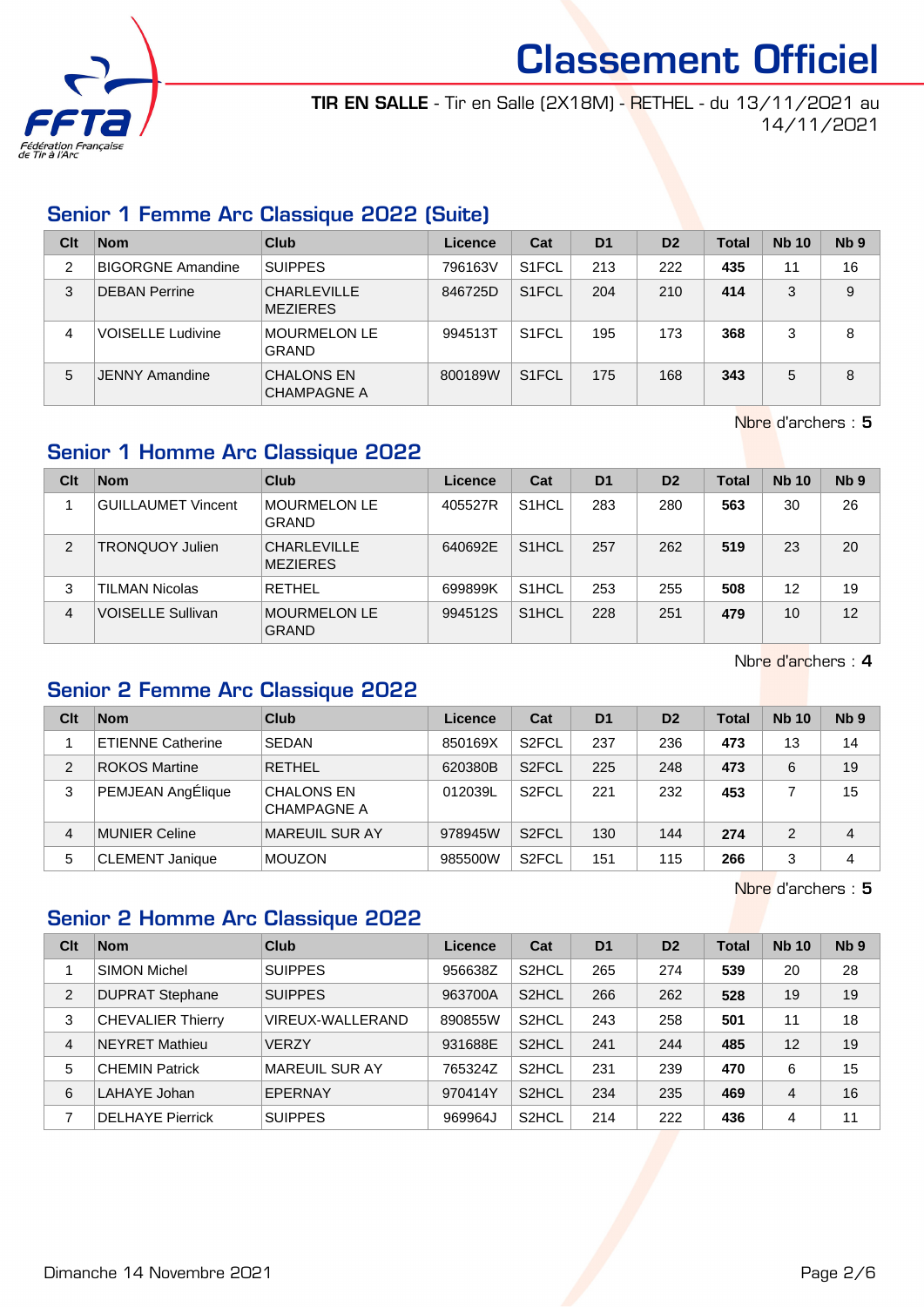

TIR EN SALLE - Tir en Salle (2X18M) - RETHEL - du 13/11/2021 au 14/11/2021

# Senior 2 Homme Arc Classique 2022 (Suite)

| Clt | <b>Nom</b>               | Club                                    | Licence | Cat                | D <sub>1</sub> | D <sub>2</sub> | <b>Total</b> | <b>Nb 10</b> | Nb <sub>9</sub> |
|-----|--------------------------|-----------------------------------------|---------|--------------------|----------------|----------------|--------------|--------------|-----------------|
| 8   | <b>GUILBERT Frederic</b> | <b>MOURMELON LE</b><br><b>GRAND</b>     | 001857U | S <sub>2</sub> HCL | 224            | 209            | 433          | 5            | 10              |
| 9   | PILAETE Jean Paul        | <b>SEDAN</b>                            | 315100A | S <sub>2</sub> HCL | 214            | 205            | 419          | 2            | 9               |
| 10  | <b>LESUR Benjamin</b>    | <b>RETHEL</b>                           | 027753S | S <sub>2</sub> HCL | 196            | 201            | 397          |              | 9               |
| 11  | <b>DOYEN Didier</b>      | <b>MAREUIL SUR AY</b>                   | 006414X | S <sub>2</sub> HCL | 201            | 195            | 396          | 2            | 5               |
| 12  | CHARLOT CEdric           | <b>CHALONS EN</b><br><b>CHAMPAGNE A</b> | 025507A | S <sub>2</sub> HCL | 195            | 142            | 337          | 2            | 8               |

Nbre d'archers : 12

## Senior 3 Homme Arc Classique 2022

| Clt            | <b>Nom</b>                     | Club                                  | Licence | Cat   | D <sub>1</sub> | D <sub>2</sub> | <b>Total</b> | <b>Nb 10</b> | Nb <sub>9</sub> |
|----------------|--------------------------------|---------------------------------------|---------|-------|----------------|----------------|--------------|--------------|-----------------|
| 1              | <b>LEGRAND Joel</b>            | <b>MOURMELON LE</b><br><b>GRAND</b>   | 256170W | S3HCL | 256            | 267            | 523          | 15           | 22              |
| 2              | <b>CHARLIER Pierre</b>         | <b>VERZY</b>                          | 693737M | S3HCL | 263            | 246            | 509          | 16           | 15              |
| 3              | <b>BROOTCOORENS</b><br>Bernard | VIREUX-WALLERAND                      | 871174D | S3HCL | 243            | 255            | 498          | 14           | 19              |
| $\overline{4}$ | <b>PHULPIN Pascal</b>          | <b>REIMS</b>                          | 979923J | S3HCL | 247            | 250            | 497          | 10           | 19              |
| 5              | <b>DEJONCHEERE Gerald</b>      | <b>VRIGNE AUX BOIS</b>                | 677255X | S3HCL | 234            | 249            | 483          | 7            | 20              |
| 6              | <b>SABLIN Fabien</b>           | MAREUIL SUR AY                        | 604985T | S3HCL | 229            | 228            | 457          | 5            | 14              |
| 7              | <b>DEBAN Francois</b>          | <b>CHARLEVILLE</b><br><b>MEZIERES</b> | 331412F | S3HCL | 222            | 216            | 438          | 4            | 6               |

Nbre d'archers : 7

### Junior Homme Arc à Poulies 2022

| Clt         | <b>Nom</b>          | Club                                  | Licence | Cat         | D <sub>1</sub> | D <sub>2</sub> | Total | <b>Nb 10</b> | Nb <sub>9</sub> |
|-------------|---------------------|---------------------------------------|---------|-------------|----------------|----------------|-------|--------------|-----------------|
|             | <b>BODIN Thomas</b> | <b>BEZANNES</b>                       | 848422Y | <b>JHCO</b> | 272            | 273            | 545   | 15           | 37              |
| $\sim$<br>∠ | CRAPET Noah         | <b>CHARLEVILLE</b><br><b>MEZIERES</b> | 911891L | <b>JHCO</b> | 264            | 261            | 525   |              | 38              |

Nbre d'archers : 2

# Senior 1 Femme Arc à Poulies 2022

| Clt | <b>Nom</b>      | Club                    | Licence | r.,<br>val         | D <sub>1</sub> | D <sub>2</sub> | Total | <b>Nb 10</b> | Nb !      |
|-----|-----------------|-------------------------|---------|--------------------|----------------|----------------|-------|--------------|-----------|
|     | ROBIN Anaeliaue | MENEHOULD<br><b>STE</b> | 920319X | S <sub>1</sub> FCO | 247            | 249            | 496   |              | 30<br>ັບບ |

Nbre d'archers : 1

# Senior 1 Homme Arc a Poulies 2022

| Clt    | <b>Nom</b>      | Club          | Licence | Cat                | D <sub>1</sub> | D <sub>2</sub> | <b>Total</b> | <b>Nb 10</b> | N <sub>b</sub> <sub>9</sub> |
|--------|-----------------|---------------|---------|--------------------|----------------|----------------|--------------|--------------|-----------------------------|
|        | MARTINAC Jordan | <b>MOUZON</b> | 631086N | S <sub>1</sub> HCO | 283            | 286            | 569          | 31           | 27                          |
| ົ      | DEMANGE Damien  | <b>REIMS</b>  | 747826E | S <sub>1</sub> HCO | 283            | 280            | 563          | 25           | 33                          |
| າ<br>J | DUHAMEL Antonin | <b>SEDAN</b>  | 768539U | S <sub>1</sub> HCO | 281            | 274            | 555          | 21           | 35                          |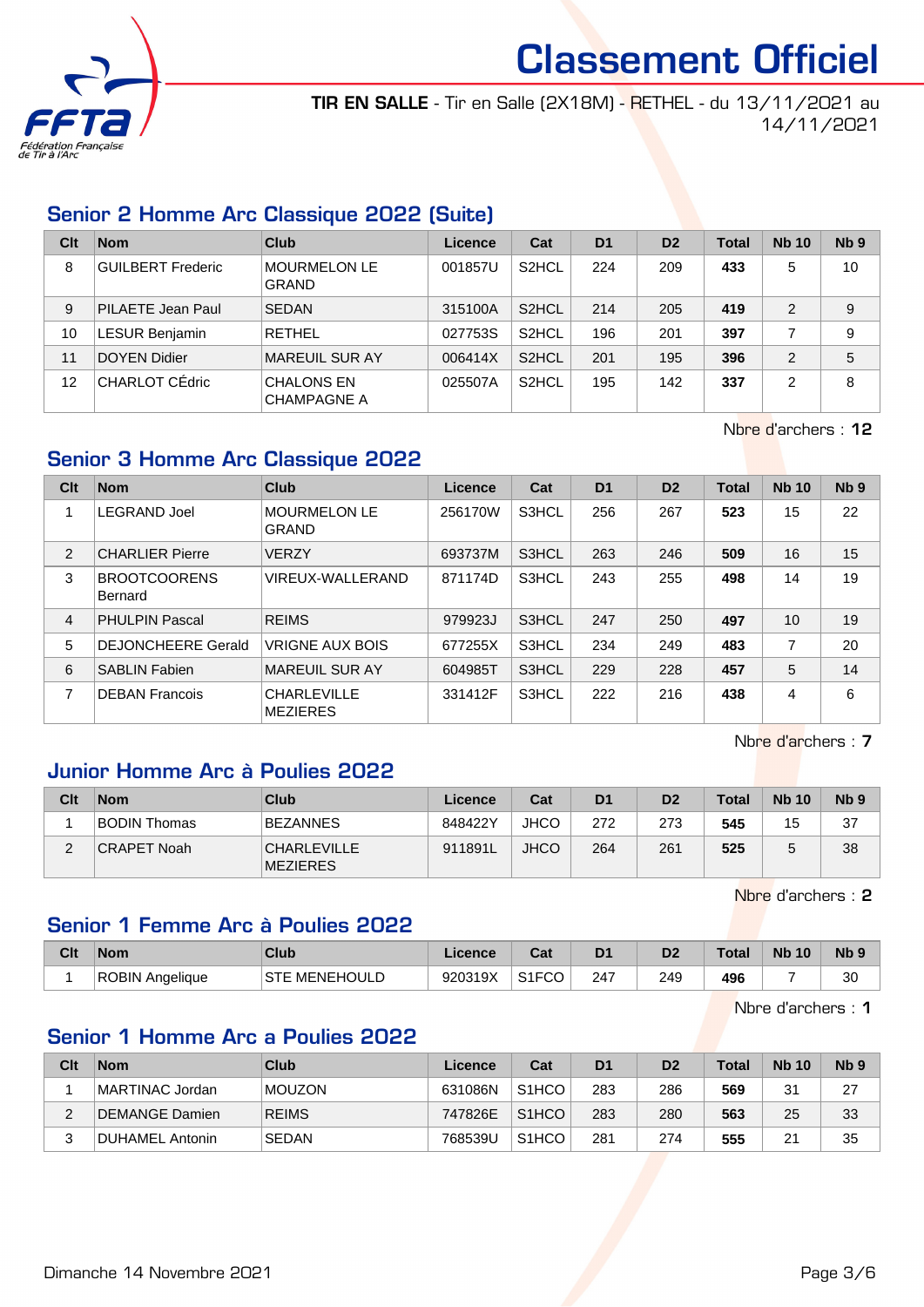

TIR EN SALLE - Tir en Salle (2X18M) - RETHEL - du 13/11/2021 au 14/11/2021

## Senior 1 Homme Arc a Poulies 2022 (Suite)

| Clt | <b>Nom</b>         | Club          | Licence | Cat                | D <sub>1</sub> | D2  | <b>Total</b> | <b>Nb 10</b>             | N <sub>b</sub> <sub>9</sub> |
|-----|--------------------|---------------|---------|--------------------|----------------|-----|--------------|--------------------------|-----------------------------|
|     | ROBINET Yohann     | <b>MOUZON</b> | 006627D | S <sub>1</sub> HCO | 278            | 275 | 553          | $\Delta$<br>ں            | 47                          |
| 5   | <b>NOTA Damien</b> | <b>MOUZON</b> | 779159M | S <sub>1</sub> HCO | 277            | 271 | 548          | $\overline{\phantom{a}}$ | 46                          |

Nbre d'archers : 5

### Senior 2 Femme Arc à Poulies 2022

| Clt | <b>Nom</b>      | Club                | Licence | <b>Cal</b><br>val  | D1  | D <sub>2</sub> | <b>Total</b> | <b>Nb 10</b> | N <sub>b</sub> <sub>9</sub> |
|-----|-----------------|---------------------|---------|--------------------|-----|----------------|--------------|--------------|-----------------------------|
|     | VERQUERE Sophie | <sup>'</sup> RETHEL | 876376H | S <sub>2</sub> FCO | 196 | 144            | 340          |              |                             |

Nbre d'archers : 1

## Senior 2 Homme Arc à Poulies 2022

| Clt            | <b>Nom</b>                 | Club                                  | Licence | Cat                            | D <sub>1</sub> | D <sub>2</sub> | <b>Total</b> | <b>Nb 10</b> | Nb <sub>9</sub> |
|----------------|----------------------------|---------------------------------------|---------|--------------------------------|----------------|----------------|--------------|--------------|-----------------|
|                | BAIL Jose                  | <b>CHAUNY</b>                         | 756393S | S <sub>2</sub> HCO             | 286            | 285            | 571          | 31           | 29              |
| $\overline{2}$ | <b>HEMARD Martial</b>      | <b>VERZY</b>                          | 298727D | S <sub>2</sub> H <sub>CO</sub> | 283            | 278            | 561          | 22           | 37              |
| 3              | LOUP Christophe            | <b>VERZY</b>                          | 697228G | S <sub>2</sub> H <sub>CO</sub> | 278            | 277            | 555          | 19           | 39              |
| 4              | <b>SALAUN Herve</b>        | <b>REIMS</b>                          | 672503G | S <sub>2</sub> HCO             | 279            | 276            | 555          | 19           | 38              |
| 5              | <b>GOSSET Jerome</b>       | <b>CHARLEVILLE</b><br><b>MEZIERES</b> | 899284H | S <sub>2</sub> H <sub>CO</sub> | 269            | 270            | 539          | 12           | 36              |
| 6              | <b>VERQUERE Christophe</b> | <b>RETHEL</b>                         | 953012H | S <sub>2</sub> HCO             | 253            | 248            | 501          | 3            | 30              |

Nbre d'archers : 6

# Senior 3 Femme Arc à Poulies 2022

| Clt | <b>Nom</b>             | <b>Club</b>   | Licence | ◠⌒ィ<br>uai | D <sub>1</sub> | D <sub>2</sub> | Total | <b>N<sub>b</sub></b><br>10 | $Nb$ $\circ$ |
|-----|------------------------|---------------|---------|------------|----------------|----------------|-------|----------------------------|--------------|
|     | <b>ANCOIS Brigitte</b> | FPFRNAY<br>-- | 313462V | S3FCO      | 249            | 264            | 513   |                            | 25<br>ບບ     |

Nbre d'archers : 1

## Senior 3 Homme Arc à Poulies 2022

| Clt    | <b>Nom</b>             | Club           | Licence | Cat   | D1  | D <sub>2</sub> | <b>Total</b> | <b>Nb 10</b>  | Nb 9 |
|--------|------------------------|----------------|---------|-------|-----|----------------|--------------|---------------|------|
|        | DAVID Alain            | <b>EPERNAY</b> | 014490A | S3HCO | 283 | 278            | 561          | ົ<br><u>.</u> | 37   |
| ⌒<br>- | <b>PERREUX Norbert</b> | <b>REIMS</b>   | 330966W | S3HCO | 240 | 259            | 499          | 10            | 35   |

Nbre d'archers : 2

### Cadet Homme Bare Bow 2022

| Clt      | <b>Nom</b>           | Club         | Licence | Cat         | D <sub>1</sub> | D <sub>2</sub> | <b>Total</b> | <b>Nb 10</b> | N <sub>b</sub> <sub>9</sub> |
|----------|----------------------|--------------|---------|-------------|----------------|----------------|--------------|--------------|-----------------------------|
|          | MALHOMME Audric      | BEZANNES     | 909477M | <b>MHBB</b> | 167            | 135            | 302          |              |                             |
| <u>.</u> | <b>TARAMINI Paul</b> | <b>SEDAN</b> | 031361N | <b>CHBB</b> | 133            | 162            | 295          |              |                             |

Nbre d'archers : 2

## Adultes Femme Bare Bow 2022

| <b>Nb</b><br>Jat<br>- | Clt<br>DA.<br>D2<br><b>Nb</b><br>10<br>Club<br>Γotal<br>'Nom<br>cence |
|-----------------------|-----------------------------------------------------------------------|
|-----------------------|-----------------------------------------------------------------------|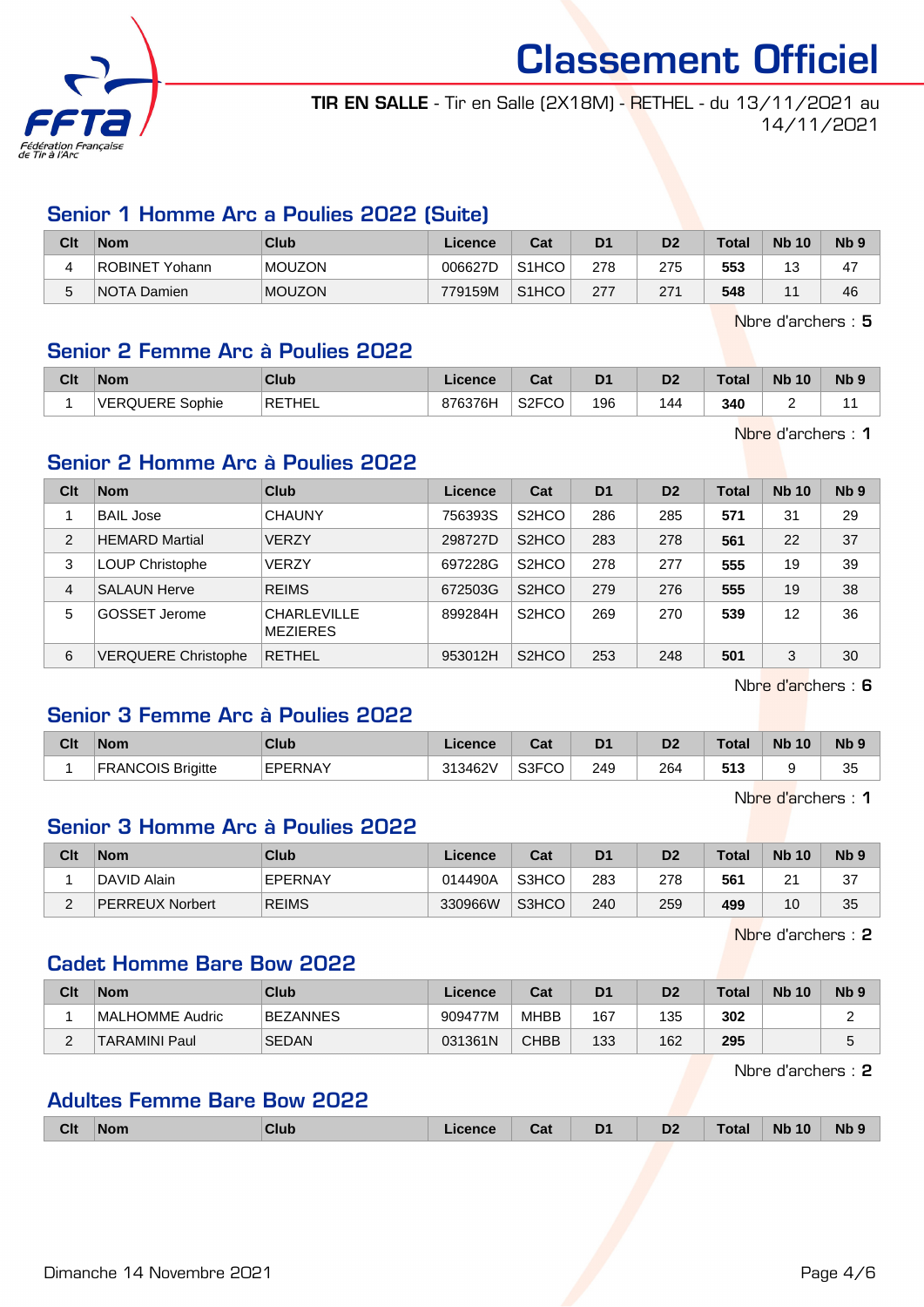

TIR EN SALLE - Tir en Salle (2X18M) - RETHEL - du 13/11/2021 au 14/11/2021

## Adultes Femme Bare Bow 2022 (Suite)

| Clt | <b>Nom</b>               | Club         | Licence | Cat                | D <sub>1</sub> | D <sub>2</sub> | Total | <b>Nb 10</b> | N <sub>b</sub> <sub>9</sub> |
|-----|--------------------------|--------------|---------|--------------------|----------------|----------------|-------|--------------|-----------------------------|
|     | ANDRETTO Isabelle        | RETHEL       | 872965A | S <sub>2</sub> FBB | 228            | 226            | 454   |              | 18                          |
|     | <b>TARAMINI Nathalie</b> | <b>SEDAN</b> | 031358K | S <sub>2</sub> FBB | 158            | 150            | 308   |              |                             |
|     | MASSON Valentine         | BEZANNES     | 808140N | <b>JFBB</b>        | 130            | 164            | 294   |              |                             |

Nbre d'archers : 3

## Adultes Homme Bare Bow 2022

| Clt            | <b>Nom</b>               | Club                 | Licence | Cat                | D <sub>1</sub> | D <sub>2</sub> | <b>Total</b> | <b>Nb 10</b> | Nb <sub>9</sub> |
|----------------|--------------------------|----------------------|---------|--------------------|----------------|----------------|--------------|--------------|-----------------|
|                | <b>FOUET Alain</b>       | <b>BEZANNES</b>      | 909482T | S3HBB              | 250            | 232            | 482          | 13           | 11              |
| 2              | <b>CHEMIN Guillaume</b>  | <b>SEDAN</b>         | 746263F | S <sub>2</sub> HBB | 240            | 234            | 474          | 12           | $\overline{7}$  |
| 3              | <b>LARCHEZ Alain</b>     | <b>MOUZON</b>        | 853769K | S3HBB              | 224            | 246            | 470          | 5            | 20              |
| $\overline{4}$ | <b>ROBIN Gaetan</b>      | <b>STE MENEHOULD</b> | 468121C | S2HBB              | 229            | 232            | 461          | 5            | 15              |
| 5              | <b>DELANNOY Jacques</b>  | <b>BEZANNES</b>      | 916201W | S <sub>2</sub> HBB | 237            | 219            | 456          | 6            | 14              |
| 6              | TILOCA Carlo             | <b>SUIPPES</b>       | 909480R | S3HBB              | 193            | 220            | 413          | 5            | 8               |
| 7              | <b>BONTEMS Dominique</b> | <b>SUIPPES</b>       | 917894L | S3HBB              | 204            | 183            | 387          | 4            | 5               |
| 8              | RIEFOLO Jean Claude      | <b>BEZANNES</b>      | 881812S | S2HBB              | 199            | 186            | 385          | 2            | 8               |

Nbre d'archers : 8

# Autres tirs

# Senior 2 Femme Arc Classique 2022

| <b>Tir</b>                   | <b>Nom</b>    | Club   | Licence | ∩~∙<br>⊍αι               | D <sub>1</sub> | D2  | ™otal | <b>N<sub>b</sub></b><br>10 | $Nb$ $9$ |
|------------------------------|---------------|--------|---------|--------------------------|----------------|-----|-------|----------------------------|----------|
| Tir <sub>2</sub><br><u>.</u> | ROKOS Martine | RETHEL | 620380B | S <sub>2</sub> FCL<br>−∟ | 226            | 234 | 460   |                            | 16       |

Nbre d'archers : 1

### Senior 1 Femme Arc à Poulies 2022

| Tir   | <b>Nom</b>      | Club                      | Licence | ◠؞+<br>⊍ou         | D <sub>1</sub> | D <sub>2</sub> | $\tau$ otal | <b>N<sub>b</sub></b><br>10 | N <sub>b</sub> <sub>9</sub> |
|-------|-----------------|---------------------------|---------|--------------------|----------------|----------------|-------------|----------------------------|-----------------------------|
| Tir 2 | ROBIN Angelique | : MENEHOULD<br><b>STE</b> | 920319X | S <sub>1</sub> FCO | 246            | 254            | 500         |                            | 29                          |

Nbre d'archers : 1

## Senior 2 Homme Arc à Poulies 2022

| Tir              | <b>Nom</b>          | Club   | Licence | ∩~∙<br>⊍aι         | D <sub>1</sub> | D <sub>2</sub> | ™otal | <b>Nb 10</b> | Nb <sub>9</sub> |
|------------------|---------------------|--------|---------|--------------------|----------------|----------------|-------|--------------|-----------------|
| Tir <sub>2</sub> | VERQUERE Christophe | RETHEL | 953012H | S <sub>2</sub> HCO | 251            | 261            | 512   | 10           | つら<br>ບບ        |

Nbre d'archers : 1

## Adultes Femme Bare Bow 2022

| <b>Tir</b> | <b>Nom</b>                  | <b>Club</b> | Licence | $R_{\alpha}$<br>ua | D <sub>1</sub> | D2            | <b>Total</b> | <b>N<sub>b</sub></b><br>10 | <b>N<sub>b</sub></b> |
|------------|-----------------------------|-------------|---------|--------------------|----------------|---------------|--------------|----------------------------|----------------------|
| Tir 2      | <b>ANDRETTO</b><br>Isabelle | RETHEL      | 872965A | S <sub>2</sub> FBB | 228            | ດ 4 ດ<br>ں اے | 441          |                            |                      |

Nbre d'archers : 1

Nombre total d'archers : 74

Club Organisateur : Arbitre responsable :